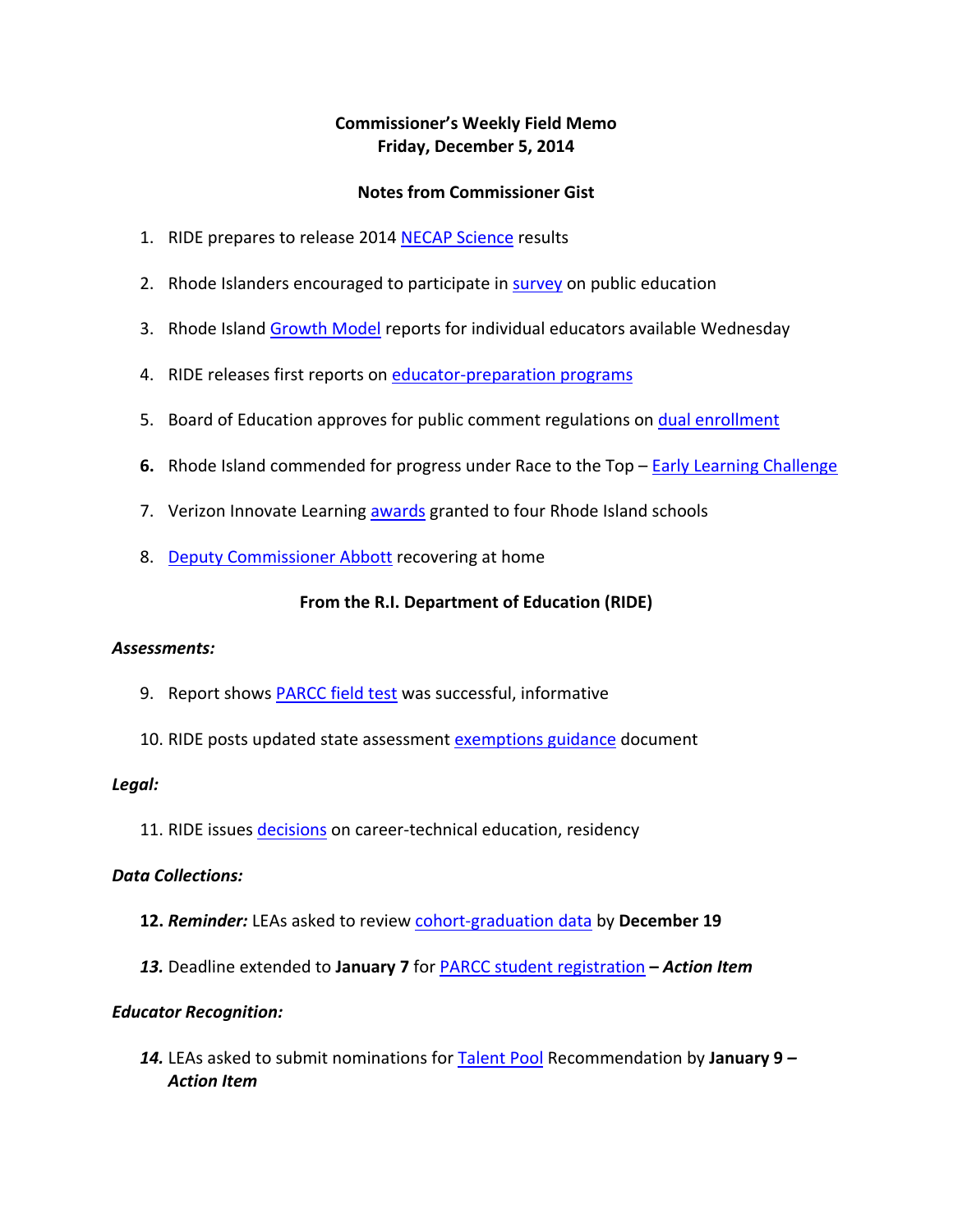#### **From the U.S. Department of Education**

- 15. Guidance issued on single-sex classes, extracurricular activities
- 16. U.S. Department of Education proposes regulations on educator-preparation programs
- 17. Municipalities invited to apply for grants to develop strategies for educational improvement

#### **From other state agencies**

18. Health, CDC provided updated information on Ebola virus

#### **From other federal agencies and offices**

19. White House announces second Student Film Festival

#### **Attachments to this Field Memo**

Ebola\_Educator\_Letter\_ Fine and Frieden

### **Action Item Calendar**

**Today** (December 5): Textbook‐reimbursement forms due December 19: Review student‐exit data January 1: Upgrade to v2.0 of SCED January 7: Deadline for PARCC registration (see below) January 9: Talent Pool nominations due (see below)

### **Notes from Commissioner Gist**

### **1. RIDE prepares to release 2014 NECAP Science results**

As you will recall, in September we received from our testing company, Measured Progress, the preliminary results on the 2014 NECAP science assessments and we shared these results with you for your review. At that time, several of you raised concerns about the scores some of their students received, particularly in grades 4 and 8. I shared your concerns. To ensure that the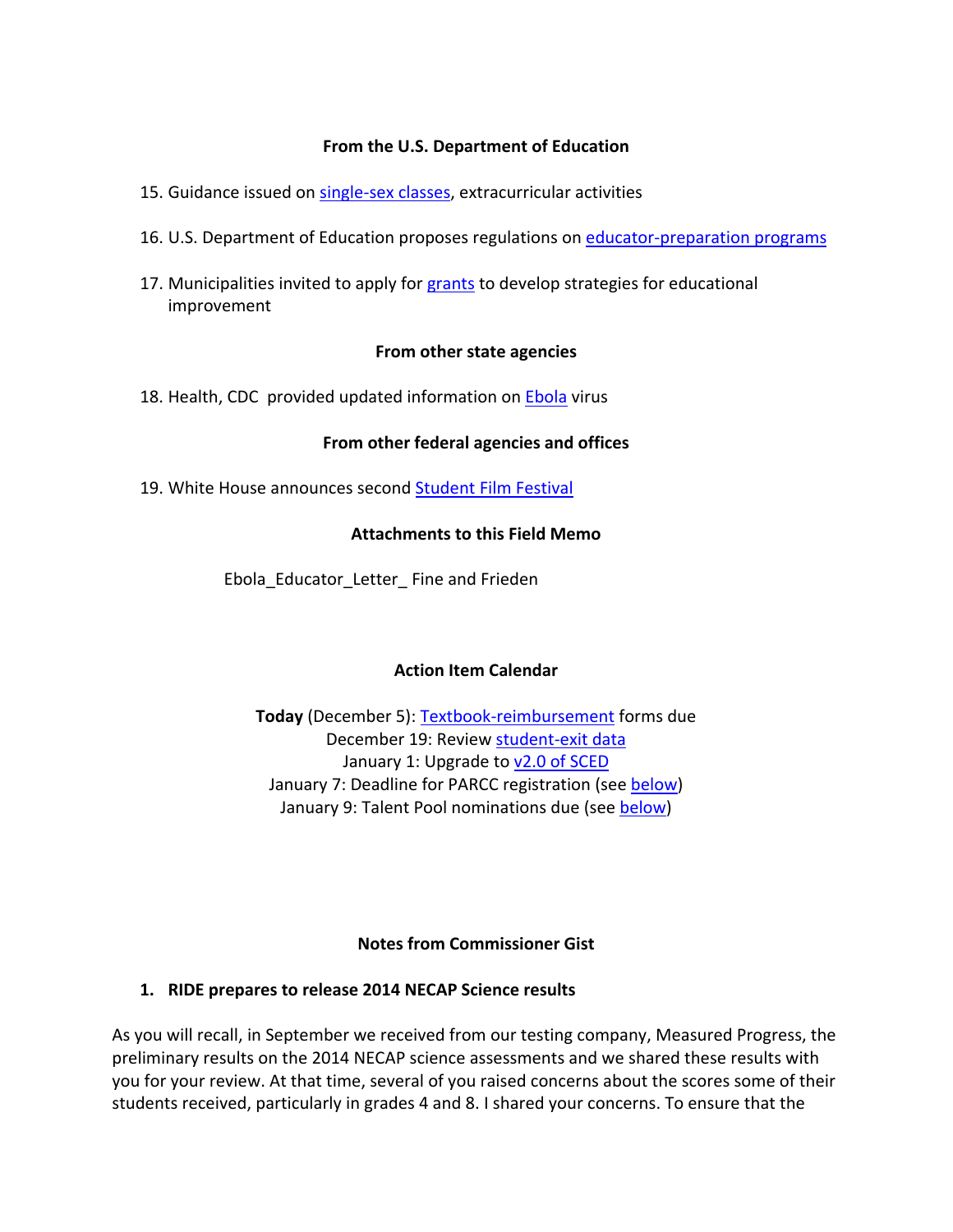results were accurate, we decided to undertake a review of the science assessments and of the scoring process and to hold off on release of the assessment results until we completed this review.

We have now completed this review, and I can report that the assessment itself and the scoring process met all technical requirements needed to report results accurately. We did, however, find several items on the "inquiry task" section of the science assessments for grade 4 and grade 8 that were borderline in meeting these requirements. We found that, because of the wording of some items, students may not have been clear about the question and did not provide the required response. Overall, however, the adjusted scores would change student scores for a small percentage of students by 1 point only and would very rarely raise the scoring level of any student. We are confident that the overall scores and proficiency levels that you received in September are accurate at the state level. We will, however, ask parents and the general public to use caution in interpreting results for students in grades 4 and 8 at the individual‐student level and at the school level.

Next week, I will send you a separate correspondence with further details on the review process and on our conclusions following the review. We will hold a webinar on Wednesday at 9 a.m., to provide you with further information and with an opportunity to ask questions:

## **NECAP Science Briefing**

Join us for a webinar on **Wednesday** (December 10) at 9 a.m.

To register, to go:

## https://attendee.gotowebinar.com/register/6873819405346374914

This webinar is for the NECAP Science Briefing and is intended for superintendents and other heads of LEAs.

After registering, you will receive a confirmation e‐mail containing information about joining the webinar.

### View System Requirements

We plan to post and release the 2014 NECAP science results next Friday.

### **2. Rhode Islanders encouraged to participate in survey on public education**

In the month since our initial call for Rhode Islanders to express their views on public education in a statewide survey, nearly 7,000 people have participated, bringing us more than half‐way to our goal of 10,000 completed surveys by the end of the year. The survey results will guide the process of developing a new strategic plan for Rhode Island public education, establishing a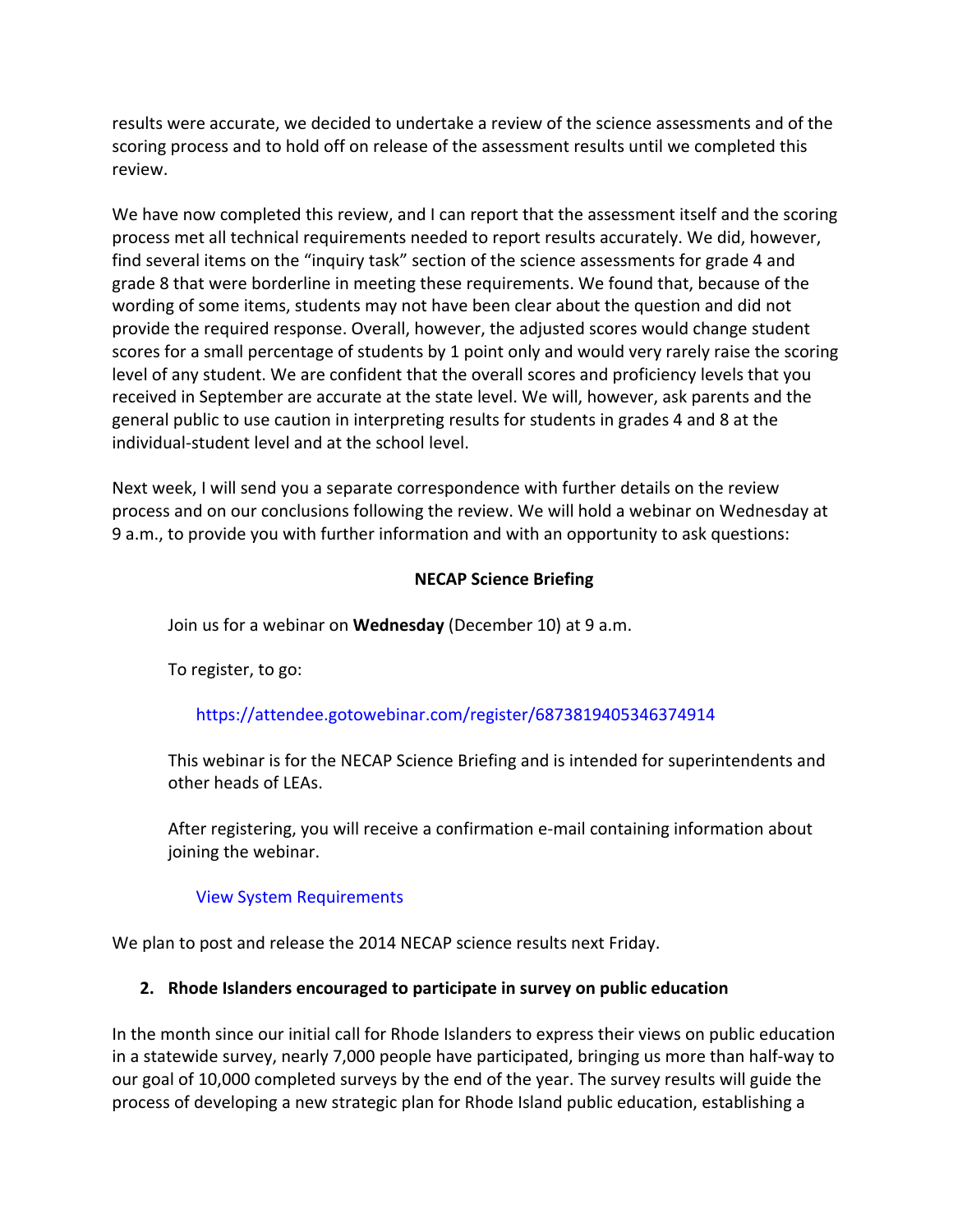vision for public education over the next five years. Based on surveys tabulated to date, Rhode Islanders believe that the two most important purposes of public education are preparing every student for future economic success and ensuring that students have basic academic skills. Rhode Islanders who have taken the survey to date believe the three most important skills our graduates need are communications, problem‐solving, and basic academic skills. About 82 percent of those responding said the quality of elementary and secondary education is "of the highest importance" to our success as a state. At its meeting on Thursday, the Council on Elementary and Secondary Education will select from among the 200 applicants the 15 to 20 people who will constitute the design team that will develop and write the strategic plan for 2015‐2020.

Thank you for your support on this on‐going initiative, and I hope you will continue to encourage people on your team and in your community to participate in this survey. The survey, which is available in six languages in addition to English, is posted on our website here:

# https://www.surveymonkey.com/r/2BSZ7L6

## 3. **Rhode Island Growth Model reports for individual educators available Wednesday**

On **Wednesday** (December 10), all teachers who contributed to student learning in mathematics or reading in grades 3 through 7 will receive access to their Rhode Island Growth Model reports through the Educator Performance and Support System. These reports will include individual Student Growth Percentiles for the students the teacher taught in the 2011‐ 12 and 2012-13 school years. They will also indicate the median Student Growth Percentile across these two cohorts of students.

We are not including the growth data in final effectiveness ratings this year, but we encourage your LEA to use these data for information and for professional development. Teachers can analyze the data to see if there are observable trends among their students (higher or lower growth in one subject area, for example), and administrators can look for trends across grades, subject areas, and schools. The data can help educators to identify groups of students who may need more support, or the data may indicate that a particular initiative is having a positive effect on student achievement. Together, building administrators and teachers can use this year's data to discuss adjustments to instruction that may help increase student learning the following year.

On Wednesday, we will provide step-by-step directions for teachers and evaluators that will explain how to access the Rhode Island Growth Model reports in the Educator Performance and Support System. Educators will be able to download the directions from the RIDE website, at:

## http://www.ride.ri.gov/EdEval.

**4. RIDE releases first reports on educator‐preparation programs**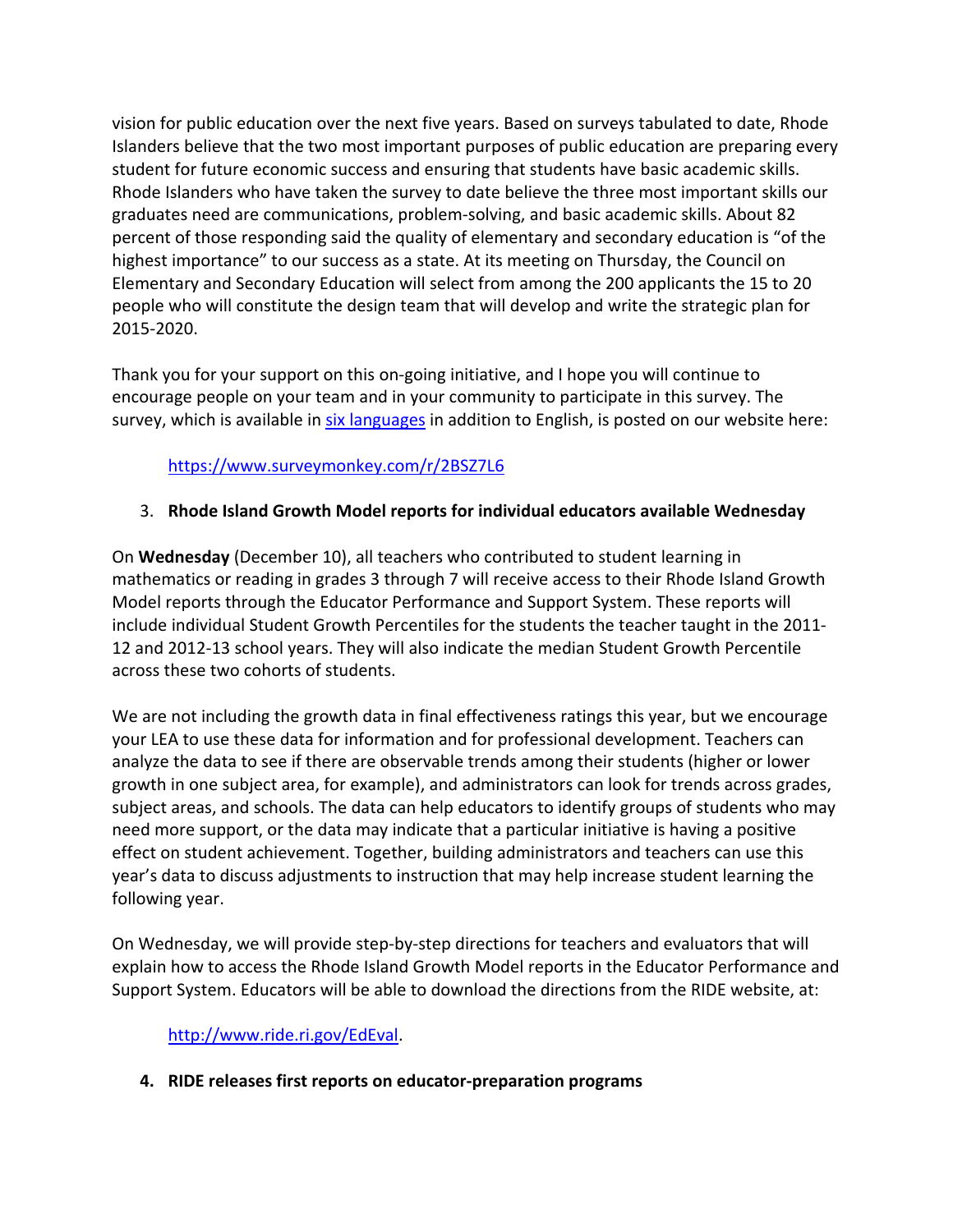Yesterday, we released the first set of annual reports on the educator-preparation programs in Rhode Island. These reports – Rhode Island Educator Preparation Indices – provide data on trends in employment, retention, and effectiveness of the newly prepared educators (teachers, school leaders, and other certified educators) from 9 of the Rhode Island educator‐preparation programs that RIDE has approved. The reports provide information on those who completed preparation programs in each of the past three school years (2011‐12, 2012‐13, and 2013‐14). There is a report for each of the 9 programs and another for Rhode Island as a whole. The release of these reports marks the first time that we have been able to link new educators in Rhode Island with the programs that prepared them for certification. The information that these reports provide includes data on the number of program completers to attain certification and to find employment in Rhode Island, the evaluation data on newly hired program completers, demographic data on program completers, as well as information on the academic achievement of those enrolled in preparation programs.

## **5. Board of Education approves for public comment regulations on dual enrollment**

At its meeting on Monday, the Board of Education approved for public comment proposed regulations on dual enrollment. The purpose of the regulations is to expand early college access for all Rhode Island students, particularly traditionally under‐represented students; to reduce the amount of time and expense required to earn a postsecondary degree; and to promote partnerships between secondary‐ and postsecondary‐education institutions. The regulations state that "no low‐income students shall be denied access to concurrent or dual‐enrollment coursework on their inability to pay course‐related fees," although mechanisms to provide financial support for these students are not currently addressed in the proposed regulations. I will let you know when we have scheduled public hearings on these regulations.

## **6. Rhode Island commended for progress under Race to the Top – Early Learning Challenge**

The U.S. Department of Education has posted Year 2 summary reports on the progress that states have made under the Race to the Top – Early Learning Challenge. The reports show that more children with high needs gained access to high-quality early learning and development opportunities in states that have received this grant. The reports also show that states are working to identify what the early childhood education workforce should know and be able to teach young children and on aligning those core competencies to professional development opportunities and postsecondary‐education course offerings. Among the 14 grant‐winning states, Rhode Island is one of the 11 that has incorporated all seven components of an effective quality rating and improvement system for early‐childhood programs. The report specifically commends Rhode Island for "providing significant support to early learning and development programs that are committed to continuous quality improvement" through our Program Quality Improvement grants.

## **7. Verizon Innovate Learning awards granted to four Rhode Island schools**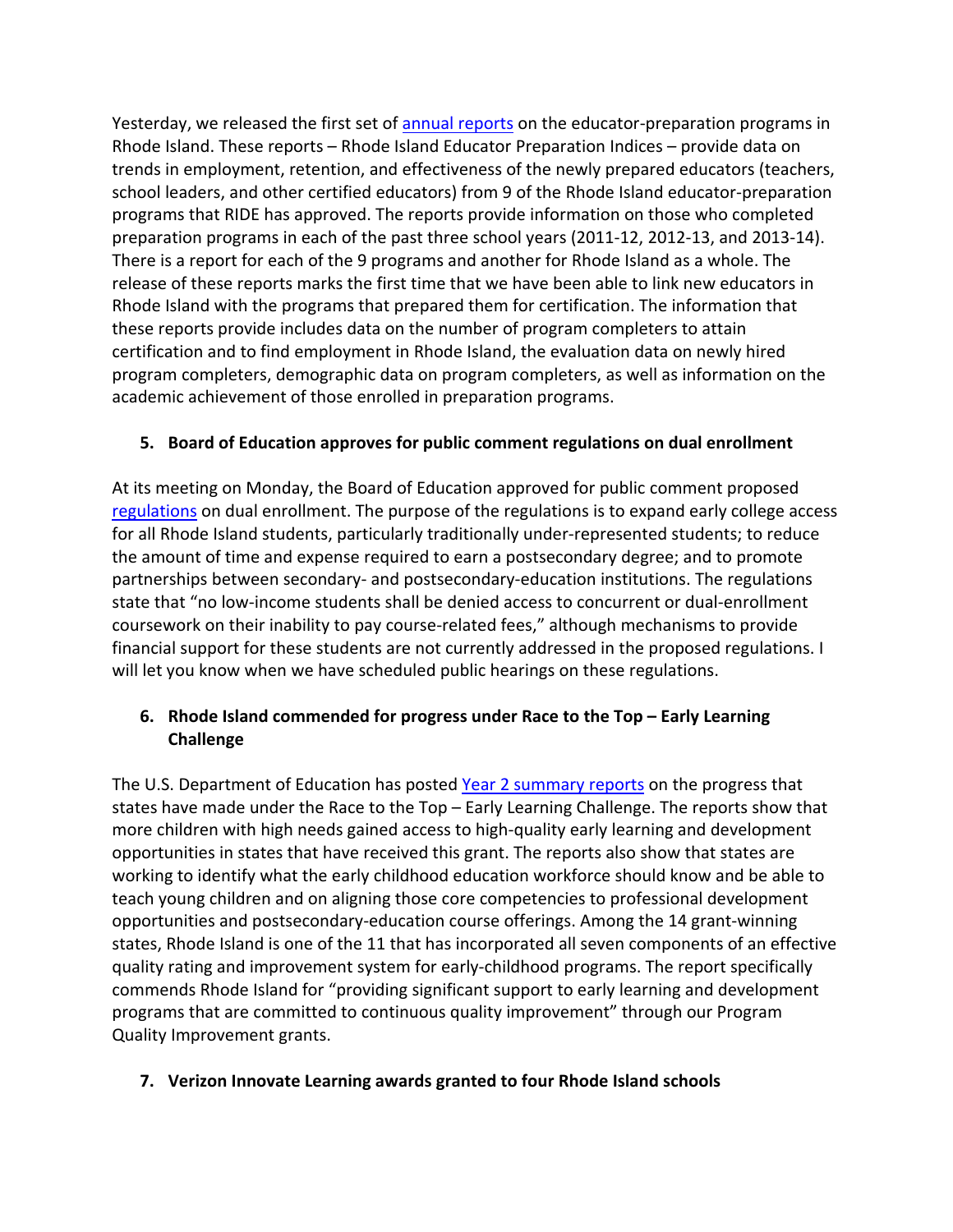The Verizon Foundation has informed us that 4 Rhode Island schools have been selected as winners of the Verizon Innovate Learning Award: The Learning Community, Highlander Charter School, Oldham School (East Providence), and Providence Career & Technical Academy. Each school will receive a \$20,000 grant. The Verizon Foundation is focused on improving student engagement and achievement in science, technology, engineering, and mathematics (STEM) and sees the use of technology – when paired with professional development for teachers – as a powerful way to accelerate learning. Congratulations to the students, teachers, and school and district leaders in each these award‐winning schools!

# **8. Deputy Commissioner Abbott recovering at home**

As I noted to you in a Field Memo Alert on Monday, Deputy Commissioner David Abbott is home and recovering from a heart attack that he suffered before the Thanksgiving holiday. His prognosis for a full recovery is good. Dave's doctors have ordered at least four weeks of complete rest, so we should not expect Dave to come back to work at RIDE until the New Year. In the interim, Chief of Staff Kimberly Bright and Dave's executive assistant, Colleen Brophy, will coordinate Dave's schedule. In case you would like to reach out to Dave personally, his address is 789 Central Pike, North Scituate, R.I. 02857.

# **From RIDE**

## *Assessments:*

# **9. Report shows PARCC field test was successful, informative**

*PARCC Field Test: Lessons Learned*, a report released last week, shows that the spring 2014 trial run of the PARCC (Partnership for Assessment of Readiness for College and Careers) assessments went well, that PARCC states used feedback to make adjustments and improvements, and that the testing experience for students was largely positive – for example, students were successful with keyboarding, understood directions, and found the computer‐ based tests to be engaging.

The report also shows that school and district test administrators and coordinators thought the test manuals should be streamlined and that the test‐delivery platform worked well but could use some adjustments to simplify some of the procedures.

To learn more about the field test experience and how its findings and recommendations are influencing the 2014‐15 administration of PARCC assessments, you can access the full report, which is available online at:

http://www.parcconline.org/sites/parcc/files/field‐test‐lessons‐learned.pdf

# **10. RIDE posts updated state assessment exemptions guidance document**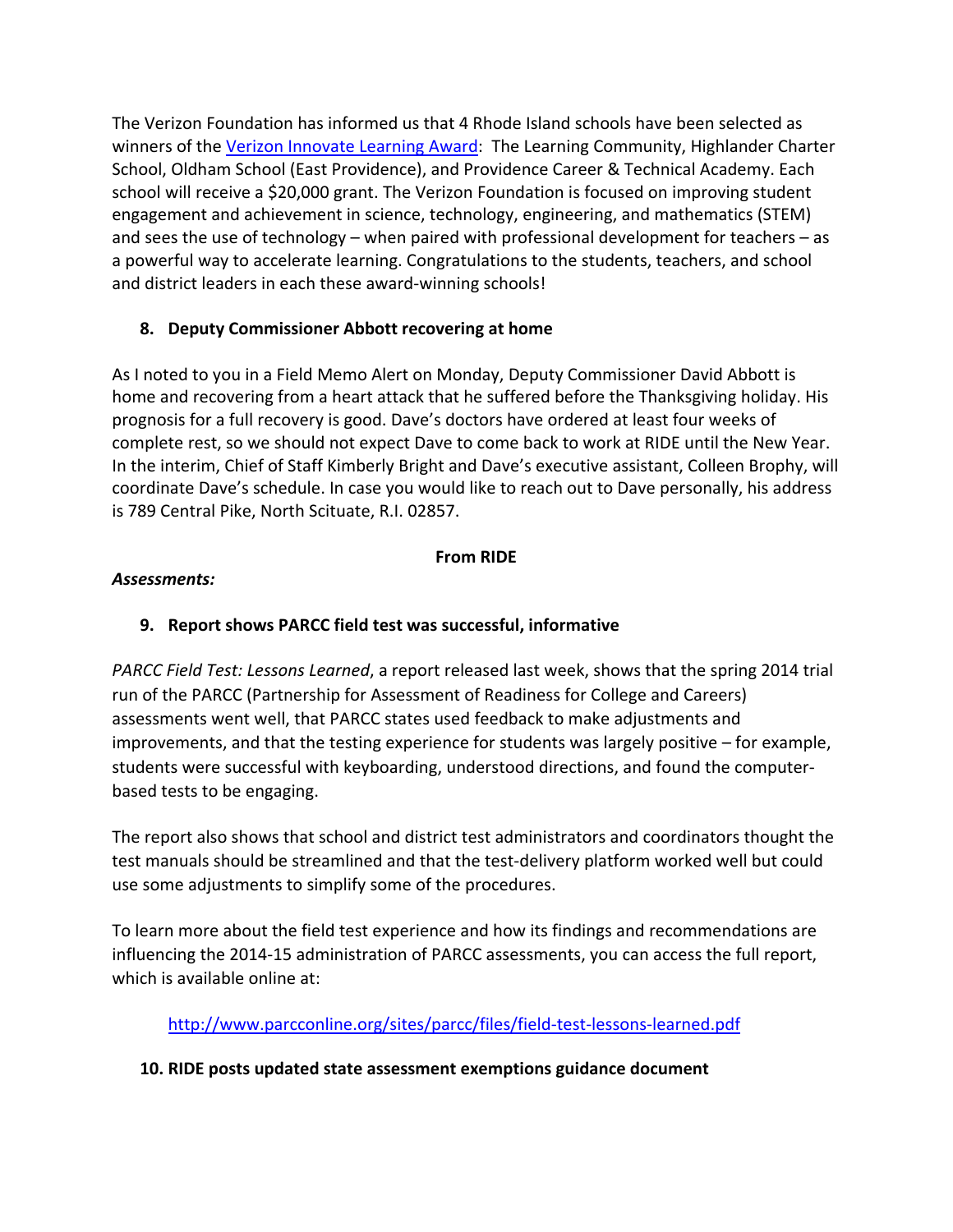The "Special Considerations for Statewide Assessments: 2014‐2015 Guidelines & Forms" document has been updated and can now be accessed online, at

https://www.eride.ri.gov/SASC/

As a reminder, all exemption requests must be submitted through eRIDE by your office. Please refer to the guidance document, as this document explains each state‐approved special consideration or exemption in detail and outlines the conditions under which a student would or would not qualify for special consideration or exemption. This document also explains when requests are due at RIDE and which forms must be completed to qualify for approval of each request. If you have any questions about exemption requests, please contact Dr. Kevon Tucker‐ Seeley (222-8494 or kevon.tucker-seeley@ride.ri.gov).

### *Legal:*

### **11. RIDE issues decisions on career‐technical education, residency**

RIDE has issued the following three Commissioner's Decisions:

Revocation of student's provisional acceptance to regional career‐technical education school is reversed on the basis of ambiguity relating to the school's definition of "passing all eighth‐grade classes."

http://www2.ride.ri.gov/applications/RideDirectory/DOCS/2014/016‐ 14\_P.\_Doe\_v\_Davies\_101414.pdf

Regional career‐technical education school's decision to deny student's promotion to tenth  $(10^{th})$  grade due to course failures is upheld.

http://www2.ride.ri.gov/applications/RideDirectory/DOCS/2014/017‐ 14 F Doe v Wm. Davies Jr. CTHS 110314.pdf

Siblings who attend West Warwick schools but reside in Coventry must be enrolled in the Coventry school system.

http://www2.ride.ri.gov/applications/RideDirectory/DOCS/2014/018‐ 14 In The Matter Residency of Students W. Doe 110314.pdf .

### *Data Collections:*

**12.** *Reminder:* **LEAs asked to review cohort‐graduation data by December 19**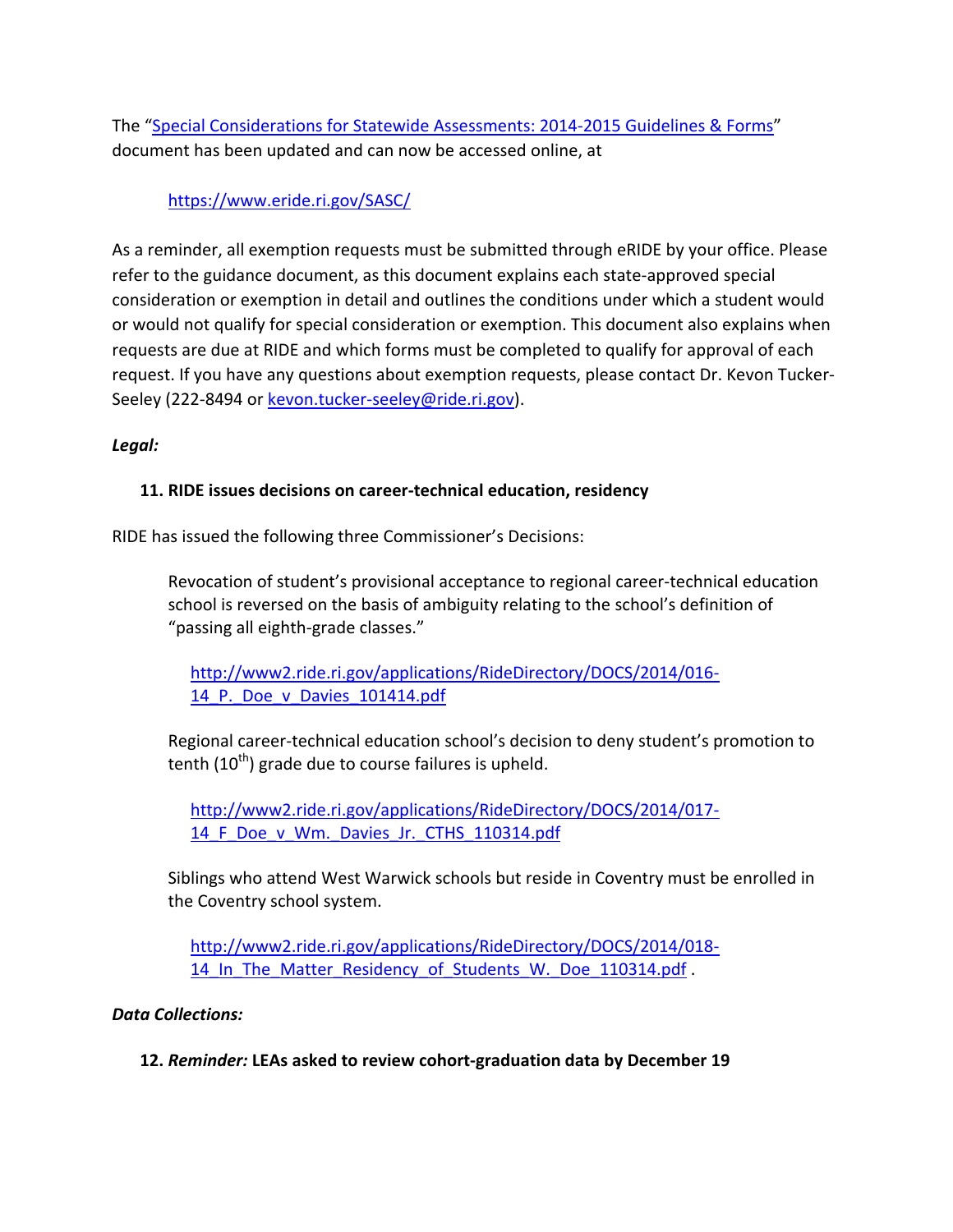The Cohort Exit Data Review is open and LEAs should have started the review process. The instructions are located here on eRIDE. The review process will close on December 19. Signed reports are due on **December 19**. This is a critical process for high schools. If you have any questions or concerns about these reports, please contact Greg Martin, at Gregory.martin@ride.ri.gov or 222-8495, or input a request for assistance, at: https://support.ride.ri.gov .

## *13.* **Deadline extended to January 7 for PARCC student registration –** *Action Item*

The Performance‐Based Assessment (PBA) student‐registration (enrollment) deadline for the Partnership for Assessment of Readiness for College and Careers (PARCC) testing has been extended to **January 7**. It is recommended that LEAs complete student registration before the holiday break to ensure timeliness and completeness of the data.

Additionally, we have received questions around the accessibility features and accommodations information that are needed in the *Student Registration File* as compared with the *PNP File* uploads. The Student Registration File includes several accessibility features and accommodations that require special or additional materials (e.g., large‐print or Braille booklets) that need to be shipped before the test. The PNP File is a separate upload that does not require paper‐based materials that need to be shipped (e.g., answer masking, color contrast). The PNP upload needs to be completed before the beginning of the test window.

If you have any questions or concerns regarding PARCC enrollment data, please contact Greg Martin, at Gregory.martin@ride.ri.gov or 222-8495, or input a request for assistance, at: https://support.ride.ri.gov.

## *Educator Recognition:*

# *14.* **LEAs asked to submit nominations for Talent Pool Recommendation by January 9 –** *Action Item*

This year we have modified the Talent Pool Recommendation application process based on feedback from superintendents and principals. By creating a condensed prescreening application, we are hopeful that more LEAs will submit Talent Pool applications. The initial prescreening application requires a letter of recommendation from the superintendent of schools or head of the LEA and completion of a one‐page application. We will contact you if a nominated educator from your LEA has been selected as a Talent Pool finalist.

Please submit a prescreening application for 1 to 3 educators who represent exceptional educational talent as evidenced by effective instructional practices and student‐learning results in the classroom and school within your LEA.

Please review the following link for Talent Pool criteria and application: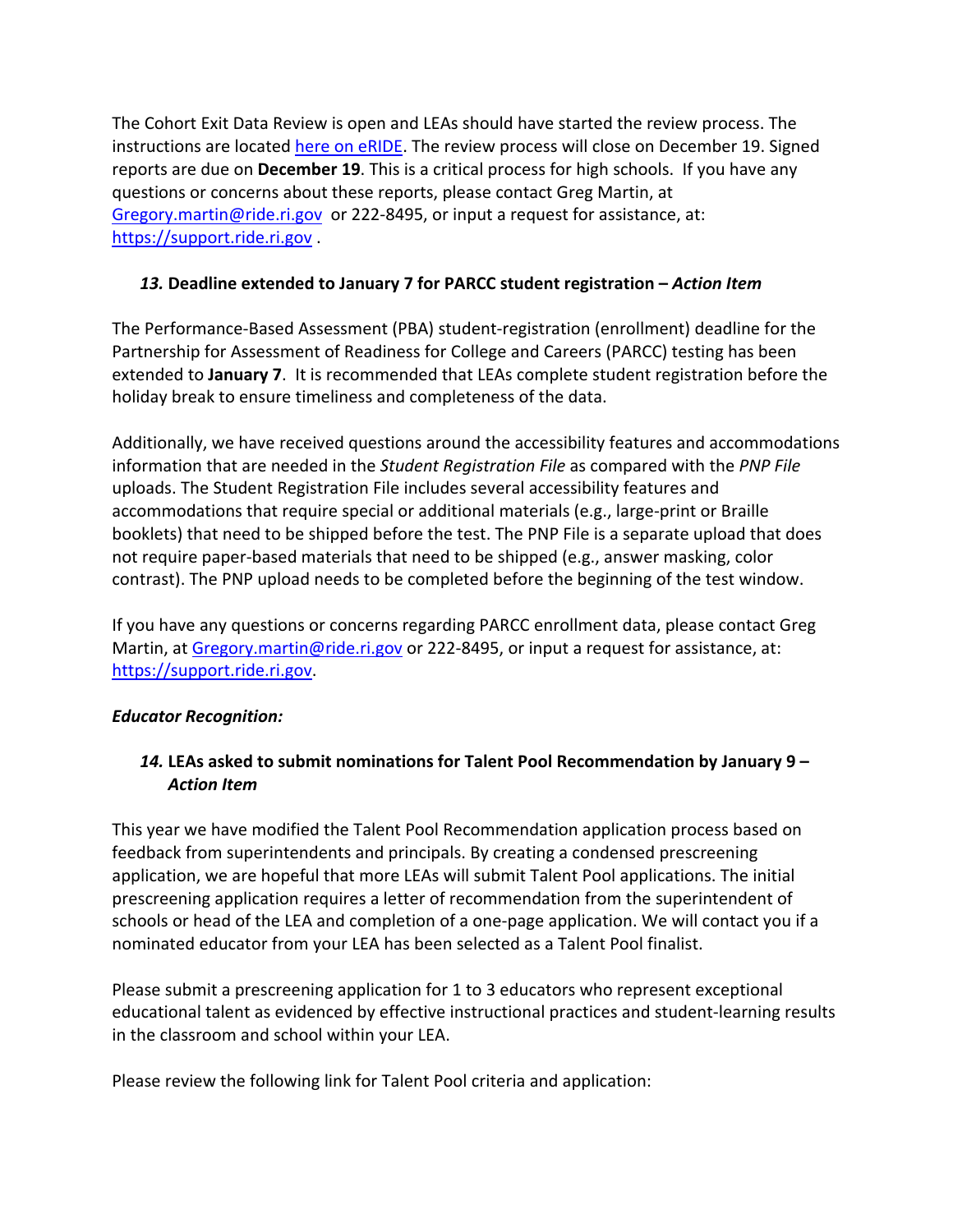# http://www.ride.ri.gov/TeachersAdministrators/EducatorRecognition.aspx

Prescreening application are due on **January 9.**

## **From the U.S. Department of Education**

## **15. Guidance issued on single‐sex classes, extracurricular activities**

The U.S. Department of Education Office for Civil Rights (OCR) released guidance on Monday for K-12 schools that offer or want to offer single-sex classes.

In response to numerous inquiries about the legality of single-sex classes, OCR issued guidance that charts a path for schools on how they can provide boys‐only or girls‐only instruction while remaining in compliance with civil rights laws.

"As we receive increasing inquiries about single‐sex offerings we want to be clear what federal law allows: Protect civil rights and promote achievement," said Catherine E. Lhamon, assistant secretary for civil rights. "It is our hope that this guidance will give schools, students and parents the tools they need to ensure compliance with the Title IX regulations on single‐sex classes."

To offer single‐sex classes or extracurricular activities, schools must:

- identify an important objective that they seek to achieve by offering a single-sex class (such as improving academic achievement);
- demonstrate that the single-sex nature of the class is substantially related to achieving that objective;
- ensure that enrollment in the single-sex class is completely voluntary (through an opt-in, rather than an opt-out, process);
- offer a substantially equal coed class in the same subject;
- offer single-sex classes evenhandedly to male and female students;
- conduct periodic evaluations at least every two years to ensure that the classes continue to comply with Title IX;
- avoid relying on gender stereotypes;
- provide equitable access to single-sex classes to students with disabilities and English language learners; and
- avoid discriminating against faculty members based on gender when assigning educators to single‐sex classrooms.

The guidance is posted here:

http://www2.ed.gov/about/offices/list/ocr/docs/faqs‐title‐ix‐single‐sex‐201412.pdf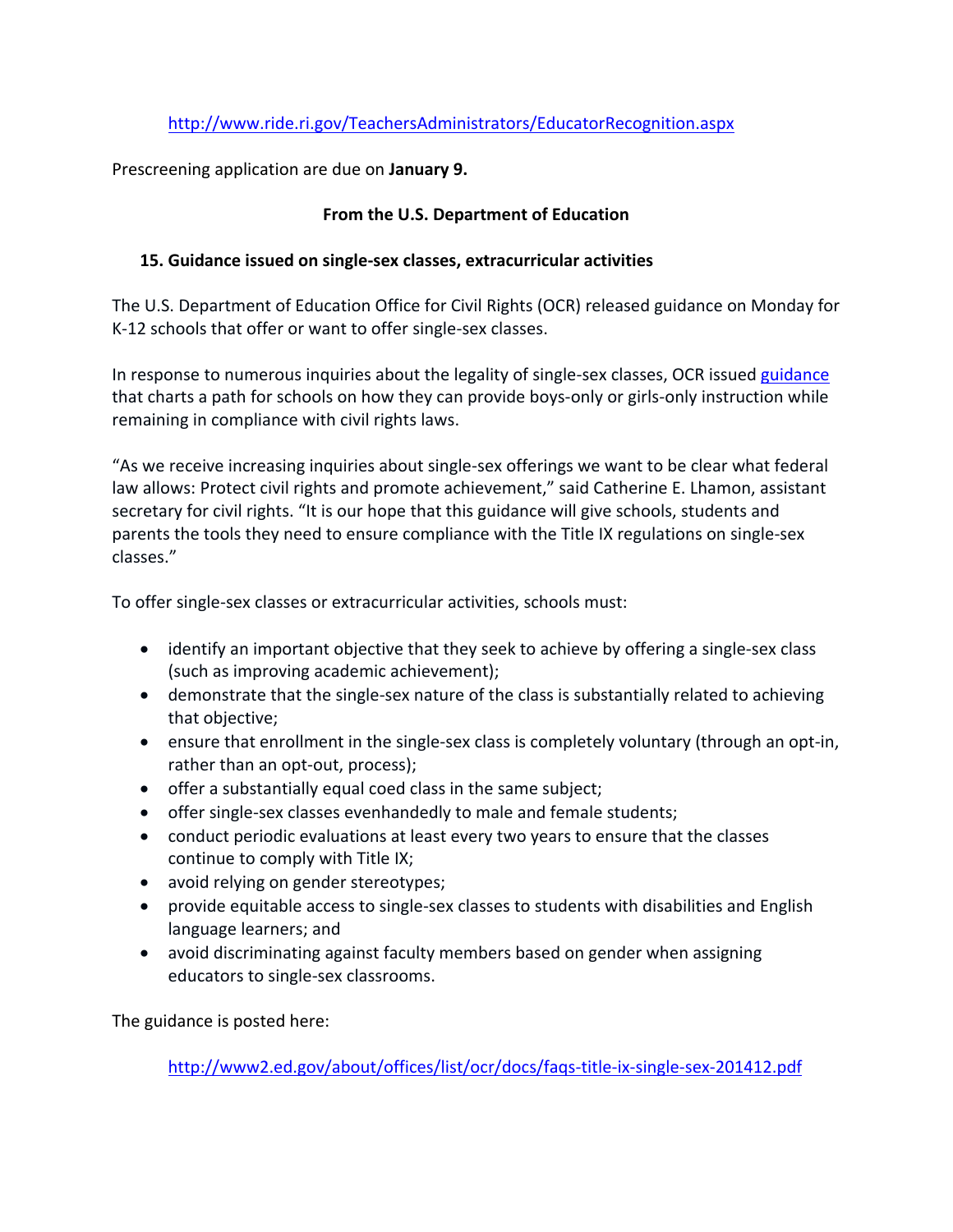# **16. U.S. Department of Education proposes regulations on educator‐preparation programs**

The U.S. Department of Education has announced proposed regulations to help ensure that teacher training programs are preparing educators who are ready to succeed in the classroom. The proposal builds upon the innovations and reforms already happening at the state and program level across the country and by national organizations like the Council for the Accreditation of Educator Preparation and the Council of Chief State School Officers. The proposal shifts the focus for currently required state reporting on teacher‐preparation programs from mostly inputs to outcomes – such as how graduates are performing in the classroom – while giving states flexibility to determine how they will use the new measures and how program performance is measured.

"It has long been clear that, as a nation, we could do a far better job of preparing teachers for the classroom. It's not just something that studies show. I hear it in my conversation with teachers, principals, and parents," Education Secretary Arne Duncan stressed. "New teachers want to do a great job for their kids, but, too often, they struggle at the beginning of their careers and have to figure out too much for themselves. This proposal, along with our other key initiatives in supporting flexibility, equity, and leadership, will help get us closer to President Obama's goal of putting a great teacher in every classroom, especially within our high‐need schools."

Specifically, the proposed regulations would encourage states to:

- develop meaningful systems to identify high- and low-performing teacher preparation programs across all kinds of programs, not just those based at colleges and universities;
- reward only those programs determined to be effective by states with eligibility for TEACH grants, which are available to students who are planning to become teachers in a high-need field and in a low-income school, to make sure that these limited federal funds support high‐quality teacher preparation; and
- offer transparency into the performance of teacher preparation programs, creating a feedback loop among programs and prospective teachers, employers, and the public and empowering programs with information to facilitate continuous improvement.

The proposal is undergoing a 60‐day comment period, during which the public can submit suggestions.

Want to learn more? The U.S. Department of Education teacher-preparation web page links to a press release, press call, blog post, fact sheet, and PowerPoint presentation.

## **17. Municipalities invited to apply for grants to develop strategies for educational improvement**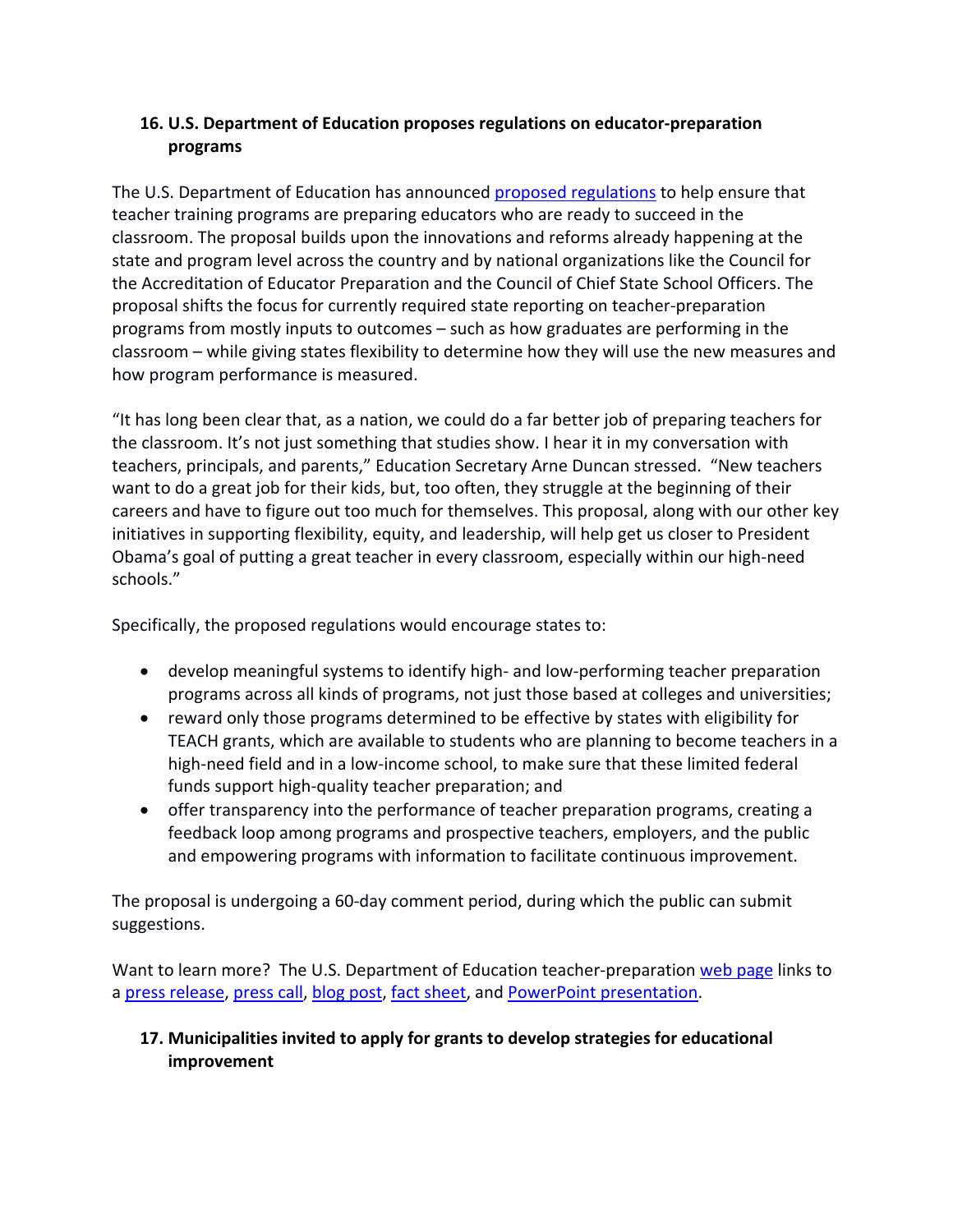Please see this notice from the U.S. Department of Education Office of Communications and Outreach:

States, municipalities, and tribes can now apply to become a Performance Partnership Pilot (P3), to test innovative, outcome‐focused strategies for achieving significant improvements in educational, employment, and other key results for disconnected youth. This initiative enables up to 10 pilots to blend together funds that they already receive from different discretionary programs administered by the U.S. Departments of Education, Health and Human Services, and Labor, the Corporation for National and Community Service, and the Institute for Museum and Library Services. Moreover, pilots will receive start-up grants of up to \$700,000. The Notice Inviting Applications is posted online. Be sure to check out the **blog post** and archived national webinar.

## **From other state agencies**

## **18. Health, CDC provided updated information on Ebola virus**

Michael Fine, MD, Director of the R.I. Department of Health, and Thomas R. Frieden, MD, MPH, Director of the U.S. Centers for Disease Control and Prevention (CDC), have written a letter to Rhode Island Educators, which we have attached to this Field Memo (Ebola\_Educator\_Letter\_ Fine and Frieden). Drs. Fine and Frieden recommend "that you not exclude for your schools the household or family members of asymptomatic travelers from Ebola‐affected countries or any asymptomatic teachers, staff, or students who have recently traveled to Ebola‐affected countries." They also recommend "that you not require household members or asymptomatic travelers to obtain 'clearance letters' from a physician or health authority before allowing them to attend classes or come to work."

The R.I. Department of Health (HEALTH) has provided this additional update on the Ebola virus:

- The CDC is notifying HEALTH of travelers arriving from Liberia, Sierra Leone, Guinea, and Mali. HEALTH is monitoring these travelers daily for symptoms of Ebola. Monitoring will continue for 21 days from date of departure from Liberia, Sierra Leone, Guinea, and Mali.
- To date, no one has become infected with Ebola in Rhode Island.
- In Rhode Island, only people who have been in Guinea, Liberia, Sierra Leone, or Mali in the past three weeks are at risk of developing Ebola. Even if someone has relatives in Guinea, Liberia, Sierra Leone, or Mali, they are *not* at risk for developing Ebola if they have not traveled to one of these countries in the past three weeks.
- The Ebola outbreaks in Senegal and Nigeria are now considered over.
- There is specific guidance available for people coming here from Guinea, Liberia, Sierra Leone, and Mali about monitoring their temperatures.
- People are not contagious until they show symptoms.